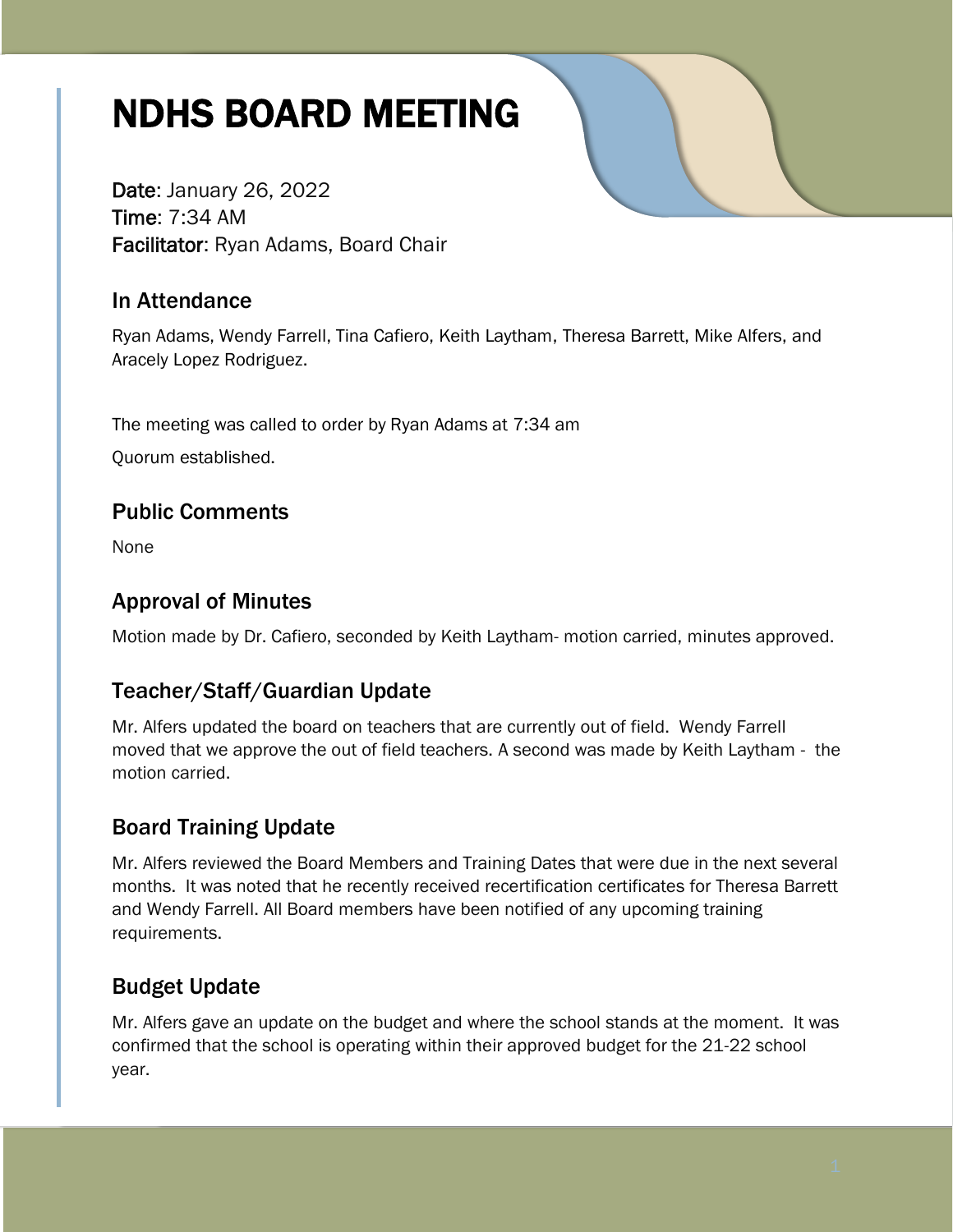#### Access to Students in Focus

Mrs. Barrett provided the board with an update on accepting students for the 22-23 school year. It was reiterated that it is difficult to accept students according to the school's guidelines as NDHS is not able to view applicant's grades, attendance, or discipline records. Mrs. Barrett has reached out to the Osceola School District for clarification on the Florida Statute that prohibits the school from viewing such information in FOCUS as other school administrators and guidance counselors in the district currently have access to NDHS students. Dr. Cafiero asked the district representative, Aracely Lopez Rodriguez , attending the meeting is she had any insight to this and she did not. Mrs. Barrett will request a copy of the state statute prohibiting access from the district office for Board review.

### Choice Schools

Mrs. Barrett and Dr. Cafiero shared a newspaper article that was in the Orlando Sentinel regarding Choice Schools written by, Adriana Casillas, Programs Supervisor – Educational Choices and Innovation Osceola County, Mrs. Barrett expressed concern that the article by the guest columnist was a conflict of interest as it highlighted two district "choice" schools and did not mention any other school of choice as an option for parents. Mrs. Barrett called the Educational Choices office to speak to Dr. Rafalski regarding the article and the school choice fair and has not received a call back. Keith Laytham will follow up and will construct a draft of an article highlighting NDHS to be submitted to the Orlando Sentinel.

# Spectrum Update

Mr. Alfers reported that no progress has been made with Spectrum at this time.

### Test Data Update

Mrs. Barrett provided the Board with an updated data presentation that highlighted how all students school wide were doing in the areas of Reading and Math. It was noted that students were showing growth in both areas. Discussion ensued. Mrs. Barrett indicated that the Winter EOC data has not been released from the State as of yet. When that data becomes available, Mrs. Barrett will send the updated presentation to all Board Members for their review.

### Finalize Board Operating Manual

This item will be postponed until the next board meeting in April allowing for the Board members to review. Discussion ensued regarding the teacher Salary Scale and how NDHS will need to develop its own scale reflecting the new base salary and the raises that were given due to the Techer Salary Allocation last year. The new salary scale will be presented to the board at the meeting in June.